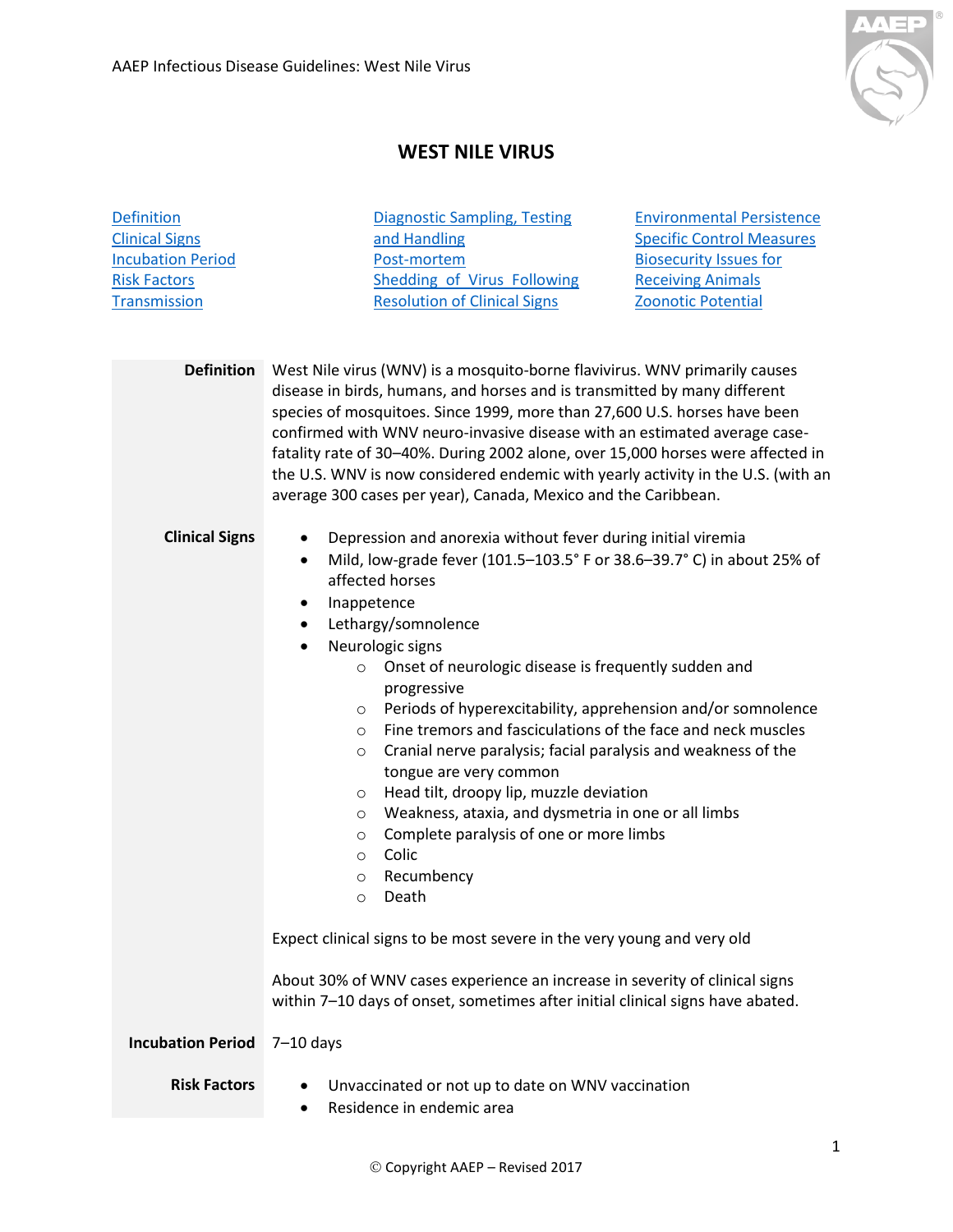

<span id="page-1-2"></span><span id="page-1-1"></span><span id="page-1-0"></span>

|                                                                         | Pasture turnout during dawn and dusk<br>$\bullet$<br>Lack of mosquito control<br>$\bullet$                                                                                                                                                                                                                                                                                                                                                                                                                                                                                                                                                                                                                                                                                                                                                                                                                                                |
|-------------------------------------------------------------------------|-------------------------------------------------------------------------------------------------------------------------------------------------------------------------------------------------------------------------------------------------------------------------------------------------------------------------------------------------------------------------------------------------------------------------------------------------------------------------------------------------------------------------------------------------------------------------------------------------------------------------------------------------------------------------------------------------------------------------------------------------------------------------------------------------------------------------------------------------------------------------------------------------------------------------------------------|
| <b>Transmission</b>                                                     | Primarily by mosquitoes.<br>Reservoir: Only birds appear to develop significant levels of viremia to<br>٠<br>serve as a source of infection<br>A horse affected with WNV encephalitis is not contagious and poses no<br>٠<br>risk to other horses, or birds<br>Peak transmission in Western Hemisphere is July to October, but in sub<br>$\bullet$<br>tropics it is year-round<br>Excessive moisture and increased temperatures increase mosquito<br>$\bullet$<br>activity                                                                                                                                                                                                                                                                                                                                                                                                                                                                |
| <b>Diagnostic</b><br>Sampling,<br><b>Testing and</b><br><b>Handling</b> | IgM antibody capture ELISA (MAC-ELISA): Single serum sample (red top tube)<br>Positive test: WNV-specific IgM titer ≥ 1:400. Increases in IgM rarely<br>occur after vaccination<br>Plaque Reduction Neutralization Test (PRNT) paired serum antibody titers<br>Collect samples 2-4 weeks apart (red top tube)<br>٠<br>Four-fold or greater rise in PRNT titers between samples is considered<br>٠<br>confirmatory in a horse exhibiting clinical signs consistent with WNV<br>and which has not been vaccinated recently<br>Send serum overnight on cold packs to a laboratory competent to test<br>$\bullet$<br>for WNV infection<br>CSF Analysis: elevated mononuclear cell count and/or high total protein<br>CSF WBC Count: Highly variable range, when abnormal, CSF WBC is<br>$\bullet$<br>usually $\geq$ 7 cells/ul<br>Protein Level: Highly variable range, when abnormal, CSF protein is<br>$\bullet$<br>usually $\geq$ 70 mg/dl |
| Post-mortem                                                             | RT-PCR can be attempted on CSF of clinically affected horses.<br>Note: CSF fluid should be evaluated immediately. If cytological evaluation<br>cannot be performed, a direct smear can be made, and the CSF and slide sent to<br>a laboratory overnight on cold packs.<br>Viral isolation may be attempted on CSF, whole blood, or serum.<br>A rabies protocol should be followed for ALL horses with encephalitis that<br>undergo a post-mortem examination. See rabies information. Most causes of<br>viral encephalitis in the horse are zoonotic.<br>Viral isolation from brain, or spinal cord tissues, and CSF PCR on brain, spinal<br>cord tissues or CSF.                                                                                                                                                                                                                                                                         |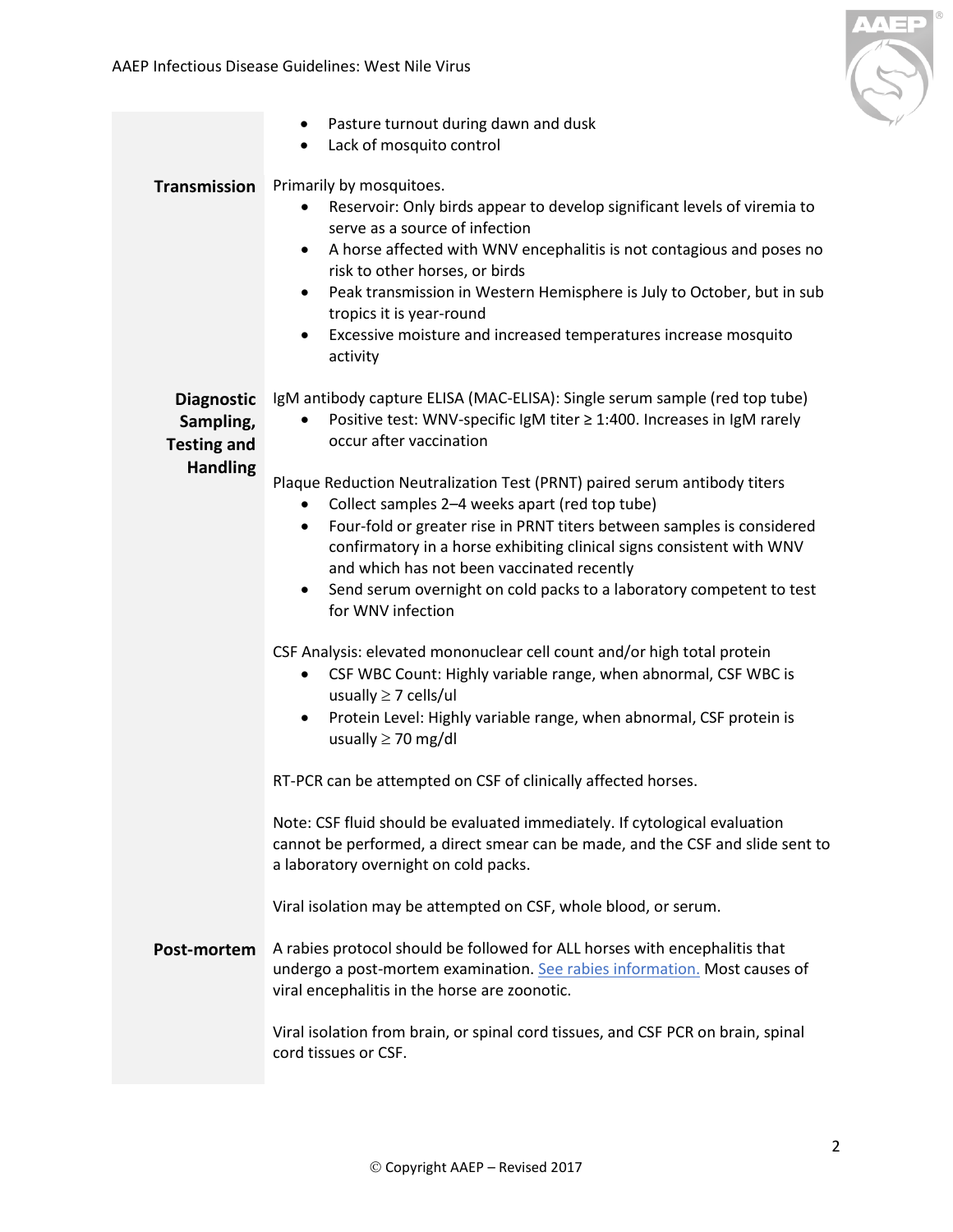

<span id="page-2-2"></span><span id="page-2-1"></span><span id="page-2-0"></span>

|                                                                                        | Post-mortem sample collection requires appropriate precautions to avoid viral                                                                                                                                                                                                                                                                                                                                                                                                                                                                                                                                                                                                                                                     |
|----------------------------------------------------------------------------------------|-----------------------------------------------------------------------------------------------------------------------------------------------------------------------------------------------------------------------------------------------------------------------------------------------------------------------------------------------------------------------------------------------------------------------------------------------------------------------------------------------------------------------------------------------------------------------------------------------------------------------------------------------------------------------------------------------------------------------------------|
|                                                                                        | exposure. Necropsy procedure for suspected cases of zoonotic disease.                                                                                                                                                                                                                                                                                                                                                                                                                                                                                                                                                                                                                                                             |
|                                                                                        | Histopathology: Fix at least part of the brain for histopathology. Fresh brain<br>should be submitted for virus detection by virus isolation, PCR and/or<br>immunohistochemical examination. Note: Fresh cerebellum and spinal cord<br>must be submitted for rabies testing. Document on brain removal.                                                                                                                                                                                                                                                                                                                                                                                                                           |
|                                                                                        | Practitioners performing necropsies in the field are encouraged to contact a<br>veterinary diagnostic laboratory to which they plan to submit samples for<br>further testing such as histopathology and pathogen identification to be certain<br>they collect the appropriate samples and handle the samples in a manner that<br>will optimize making a definitive diagnosis. For some situations, such as<br>neurologic cases submission of the entire carcass to the diagnostic laboratory<br>for post-mortem examination is recommended due to the time and labor<br>required to perform a complete exam and collection of samples from the equine<br>CNS.                                                                     |
| Shedding of<br><b>Virus Following</b><br><b>Resolution of</b><br><b>Clinical Signs</b> | While horses become mildly viremic 3-5 days post challenge, they do not shed<br>virus nor develop viremia of sufficient magnitude and duration to serve as a<br>source of virus to insect vectors.                                                                                                                                                                                                                                                                                                                                                                                                                                                                                                                                |
| Environmental<br><b>Persistence</b>                                                    | This enveloped RNA virus is susceptible to drying, ultraviolet light, and<br>detergent.                                                                                                                                                                                                                                                                                                                                                                                                                                                                                                                                                                                                                                           |
| <b>Specific Control</b><br><b>Measures</b>                                             | Vaccination-killed or recombinant:<br>Initial injection of either vaccine is followed in 4 to 6 weeks with a<br>booster. The primary series must be administered to elicit optimal<br>antibody production. Vaccination should be initiated before onset of<br>the mosquito season to allow time for development of the neutralizing<br>antibodies. The initial series should not be expected to provide long-<br>term protection beyond one year.<br>Follow vaccine manufacturer recommendations regarding initial<br>immunization series and annual boosters. More frequent boosters (i.e.<br>twice yearly) are recommended in areas with year-round mosquito<br>seasons and in endemic areas. (See AAEP vaccination guidelines) |
|                                                                                        | Limited information is available on long-term immunity.                                                                                                                                                                                                                                                                                                                                                                                                                                                                                                                                                                                                                                                                           |
|                                                                                        | Vector management<br>Use insect repellents frequently; re-apply after rain<br>Keep horses in at night when possible, and apply insect repellant<br>Eliminate or minimize standing water<br>٠<br>Stock tanks or ponds with mosquito-feeding fish<br>٠<br>Eliminate brush piles, gutters, old tires and litter<br>Remove all equipment in which standing water can collect<br>٠                                                                                                                                                                                                                                                                                                                                                     |